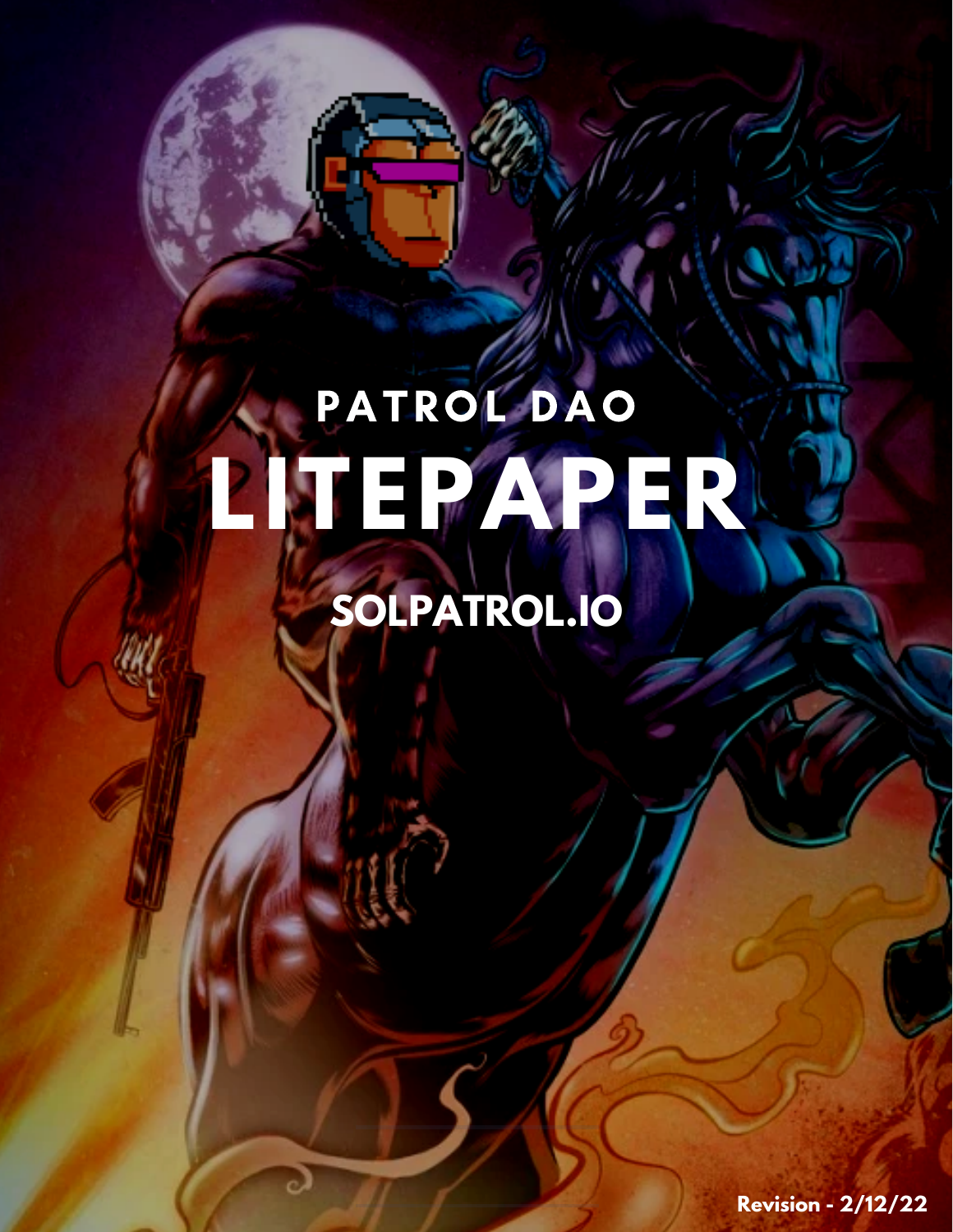### Introduction

Sol Patrol (Patrol DAO) is a quant-DAO created to promote NFT portfolio diversification, risk management and long-term holding through our Safe House, Jail, partnership relationships and analytical tools designed to reduce investor risk.

### Safe-House

Holders of Sol Patrol and partnered NFT collections receive passive-rewards in our token, \$BAIL, for holding NFTs in their wallet (delisted). These rewards are tied to each collection's fair market value and multiplied by the total quantity of NFTs soft-staked  $^{\rm l}$  in a wallet. The token rewards are claimable every Sunday and will be open until the next claim period begins.

#### Jail

The jail is a collection of undervalued NFTs bought off secondary at the direction of our DAO. At any time, a Sol Patrol holder can post-\$BAIL to mint from this collection. Effectively, holders spend \$BAIL to receive a random NFT from our vault. $^2$ 

#### Patrol Report

In approximately two weeks, Sol Patrol holders will have access to The Patrol Report dasboard on our website. This dashboard displays detailed analysis of each new completed mint on Solana giving investors a quantitative edge over a whitelisted participant. A variety of variables are analyzed to identify strong buying opportunities on secondary markets. This is the first of many analytics tools to be released for Sol Patrol holders and will be constantly evolving as new theories and models are created by our DAO.

At Sol Patrol, we are creating a **quant-DAO** for retail and high-net investors. As the community matures, the DAO will be critical for creating new models and theories that can be implemented by our development team. We plan to expand our analytics tooling beyond Solana NFTs and are working towards hosting a private RPC node and validator node for our analytic tools and community members.

 $^{\rm l}$ soft-staking is used in Sol Patrol to mitigate counter-part risk. The NFTs stay in the user's wallet and on-chain data is analyzed to determine if the NFT has been listed to reduce the respective \$bail rewards

 $^2$  posting-\$BAIL is analogous to a user minting an NFT. When the holder posts-\$bail they are rewarded with a random NFT from solpatrol.io/bail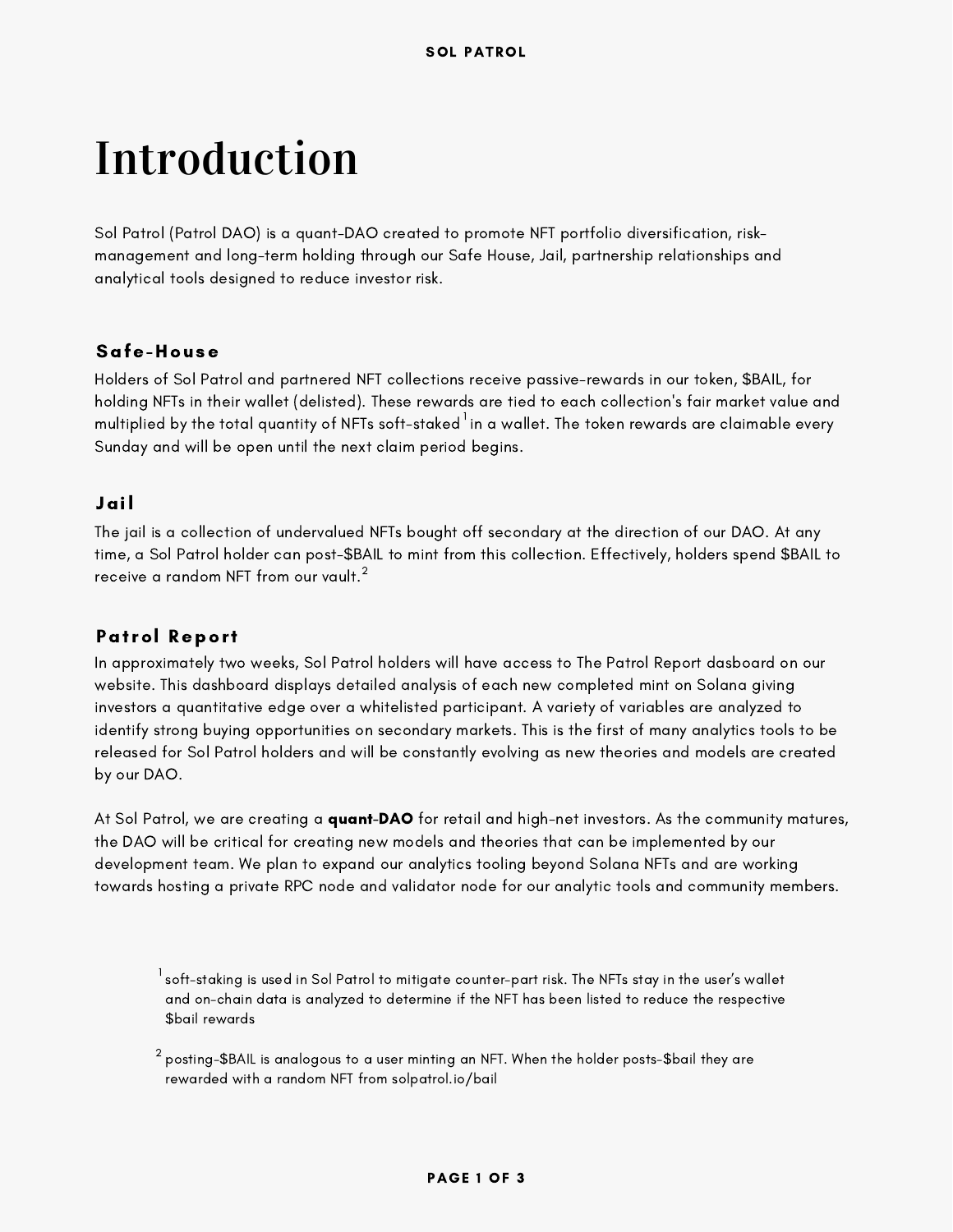### Gamification

There are two distinct aspects to the Gamification of Sol Patrol. A holder of a Sol Patrol earns \$bail and the \$bail can be used to post-\$bail and release a NFT from the vault that is stocked by the DAO treasury:

#### A) Sol Patrol holder earns \$BAIL from not listing white-listed NFTs on secondary

Our staking system does not require any NFTs to be released from a wallet. Simply hold partnered NFTs in a wallet to be eligible for weekly \$BAIL claim (Sundays at 16:00 GMT). The amount of \$BAIL is calculated using the fair market value of the NFTs within the wallet. Meaning higher value NFTs will yield greater \$BAIL claims. Currently, weekly emissions are pegged to ten percent of total token liquidity within the liquidity pool. Twenty percent of the total weekly token claims is distributed to Sol Patrol NFTs only. Then, the remaining eighty percent is split according to each collection's fair market value (including Sol Patrol). Patrol holders are penalized in weekly \$BAIL if they list any partnered NFTs on secondary. Multiple wallets are permitted, but to be eligible for \$BAIL rewards, each wallet must hold at least one Sol Patrol.

#### B) Sol Patrol holder posts-\$BAIL from the vault that is stocked by the DAO treasury

Holders can post-\$BAIL for a set amount of \$BAIL tokens. All revenue generated from the Jail is burned (\$BAIL is also burned using 100% of royalties from NFT collection). The cost of posting \$BAIL is determined by the average fair market value of all the NFTs in the Jail and is pegged to the current market price of \$BAIL.